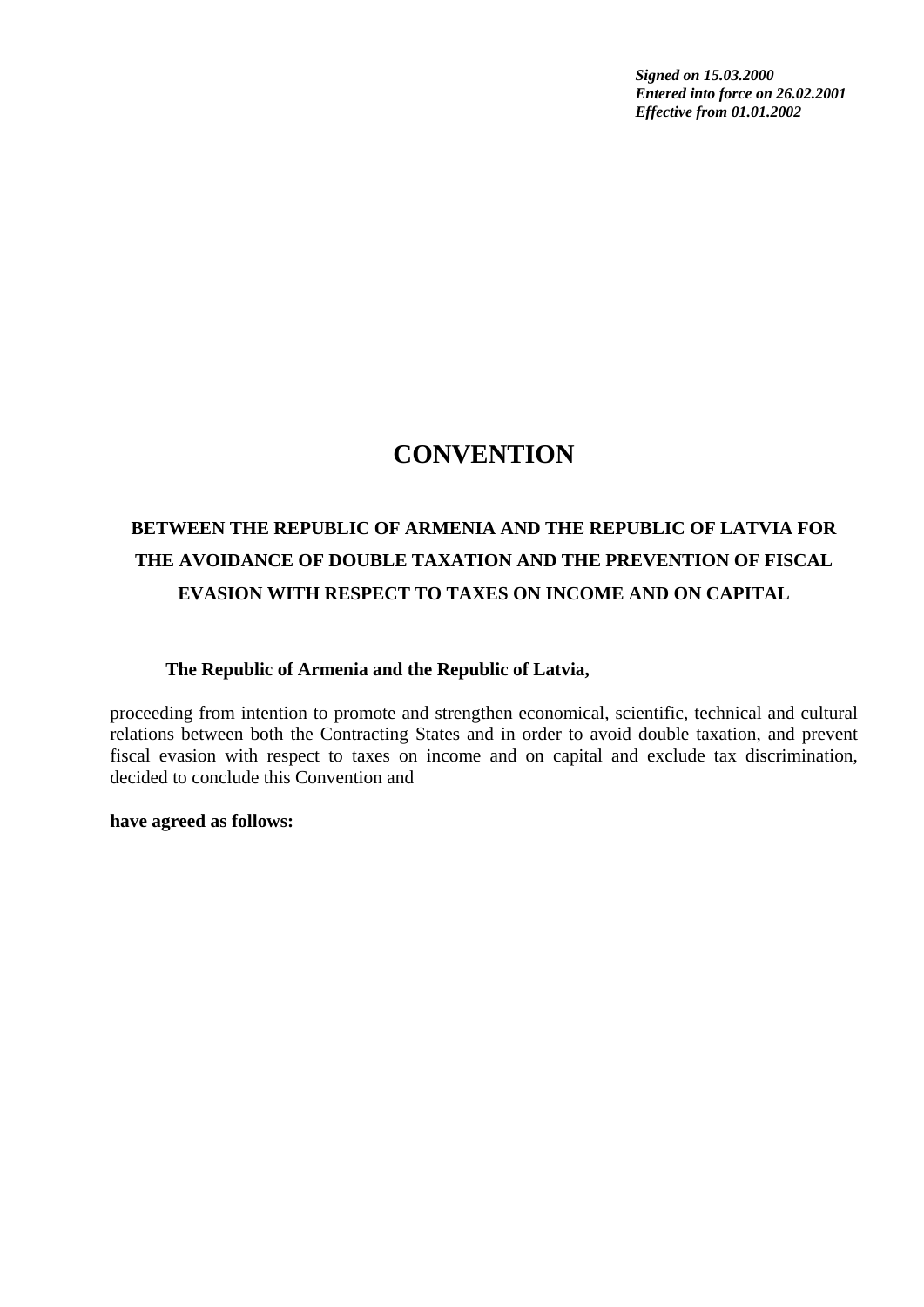## **CHAPTER I SCOPE OF THE CONVENTION**

# **Article 1 PERSONAL SCOPE**

 This Convention shall apply to persons who are residents of one or both of the Contracting States.

# **Article 2 TAXES COVERED**

1. This Convention shall apply to taxes on income and on capital imposed on behalf of a Contracting State or of its local authorities, irrespective of the manner in which they are levied.

2. There shall be regarded as taxes on income and on capital all taxes imposed on total income, on total capital, or on elements of income or of capital, including taxes on gains from the alienation of movable or immovable property, as well as taxes on capital appreciation.

3. The existing taxes to which the Convention shall apply are in particular:

a) in the case of Armenia:

(i)the profit tax;

(ii) the income tax;

(iii)the property tax;

(iv)the land tax;

(hereinafter referred to as "Armenian tax");

b) in the case of Latvia:

(i)the enterprise income tax;

(ii) the personal income tax;

(iii)the immovable property tax;

(hereinafter referred to as "Latvian tax").

4. The Convention shall apply also to any identical or substantially similar taxes on income and on capital which are imposed after the date of signature of the Convention in addition to, or in place of, the existing taxes. The competent authorities of the Contracting States shall notify each other of any significant changes which have been made in their respective taxation laws.

#### **CHAPTER II**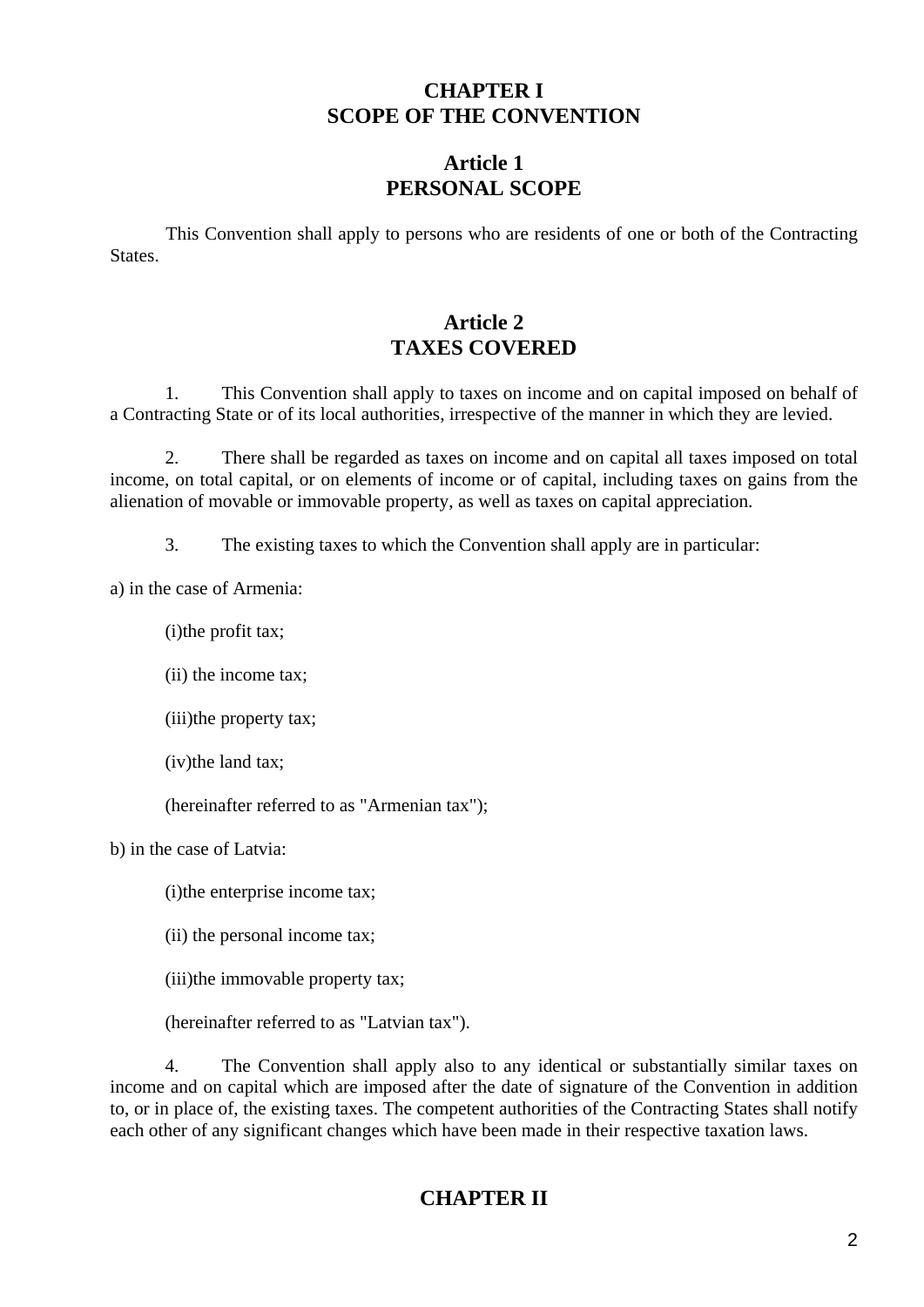## **DEFINITIONS**

# **Article 3 GENERAL DEFINITIONS**

#### 1. For the purposes of this Convention, unless the context otherwise requires:

a) the terms ''a Contracting State'' and ''the other Contracting State'' mean Armenia or Latvia, as the context requires;

b)the term ''Armenia'' means the Republic of Armenia, and when used in the geographical sense means the territory, including internal waters, over which the Republic of Armenia exercises its sovereign rights and jurisdiction in accordance with international law and internal legislation;

c) the term "Latvia" means the Republic of Latvia and, when used in the geographical sense, means the territory of the Republic of Latvia and any other area adjacent to the territorial waters of the Republic of Latvia within which, under the laws of Latvia and in accordance with international law, the rights of Latvia may be exercised with respect to the sea bed and its sub-soil and their natural resources;

d)the term "person" includes an individual, a company and anyother body of persons;

e)the term "company" means any body corporate or any entity which is treated as a body corporate for tax purposes;

f)the terms "enterprise of a Contracting State" and "enterprise of the other Contracting State" mean respectively an enterprise carried on by a resident of a Contracting State and an enterprise carried on by a resident of the other Contracting State;

g) the term "international traffic" means any transport by an aircraft operated by an enterprise of a Contracting State except when the aircraft is operated solely between places in the other Contracting State;

h) the term "competent authority" means:

(i)in the case of Armenia -the Minister of Finance and Economy or his authorised representative;

(ii) in the case of Latvia - the Ministry of Finance or its authorised representative;

i)the term "national" means:

(i)any individual possessing the nationality of a Contracting State;

(ii) any legal person, partnership or association deriving its status as such from the laws in force in a Contracting State.

2. As regards the application of the Convention at any time by a Contracting State, any term not defined therein shall, unless the context otherwise requires, have the meaning which it has at that time under the law of that State for the purposes of the taxes to which the Convention applies, any meaning under the applicable tax laws of that State prevailing over a meaning given to the term under other laws of that State.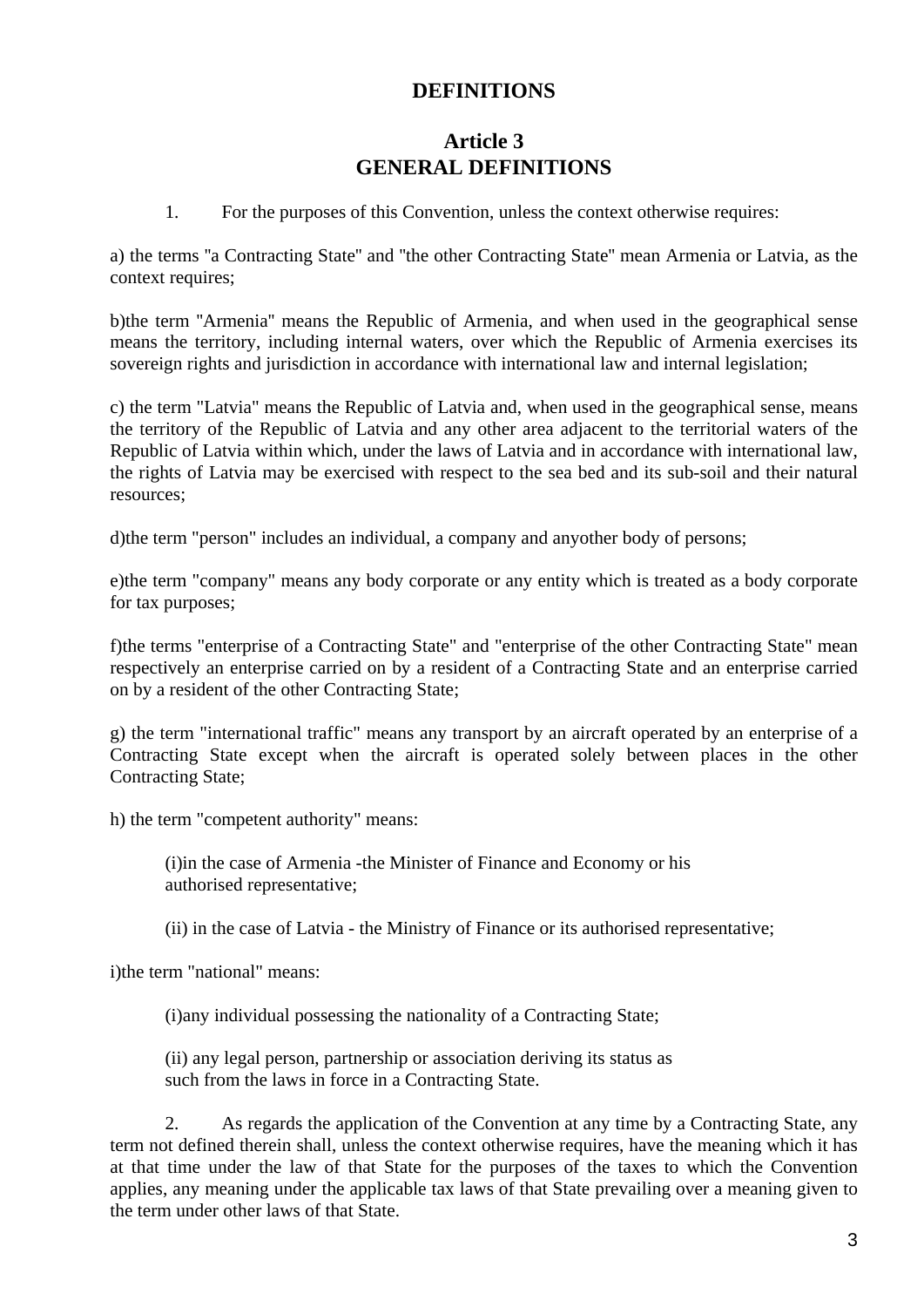# **Article 4 RESIDENT**

1. For the purposes of this Convention, the term "resident of a Contracting State" means any person who, under the laws of that State, is liable to tax therein by reason of his domicile, place of incorporation, residence, place of management or any other criterion of a similar nature. The term shall also include the Government of that Contracting State or a local authority thereof. But this term does not include any person who is liable to tax in that State in respect only of income from sources in that State or capital situated therein.

2. Where by reason of the provisions of paragraph 1 an individual is a resident of both Contracting States, then his status shall be determined as follows:

a)he shall be deemed to be a resident only of the State in which he has a permanent home available to him; if he has a permanent home available to him in both States, he shall be deemed to be a resident only of the State with which his personal and economic relations are closer (centre of vital interests);

b)if the State in which he has his centre of vital interests cannot be determined, or if he has not a permanent home available to him in either State, he shall be deemed to be a resident only of the State in which he has an habitual abode;

c)if he has an habitual abode in both States or in neither of them, he shall be deemed to be a resident only of the State of which he is a national;

d)if he is a national of both States or of neither of them, the competent authorities of the Contracting States shall settle the question by mutual agreement.

3. Where by reason of the provisions of paragraph 1 a person other than an individual is a resident of both Contracting States, the competent authorities of the Contracting States shall endeavour to settle the question by mutual agreement and determine the mode of application of the Convention to such person.

#### **Article 5 PERMANENT ESTABLISHMENT**

1. For the purposes of this Convention, the term "permanent establishment" means a fixed place of business through which the business of an enterprise is wholly or partly carried on.

2. The term "permanent establishment" includes especially:

a)a place of management;

b)a branch;

c)an office;

d)a factory;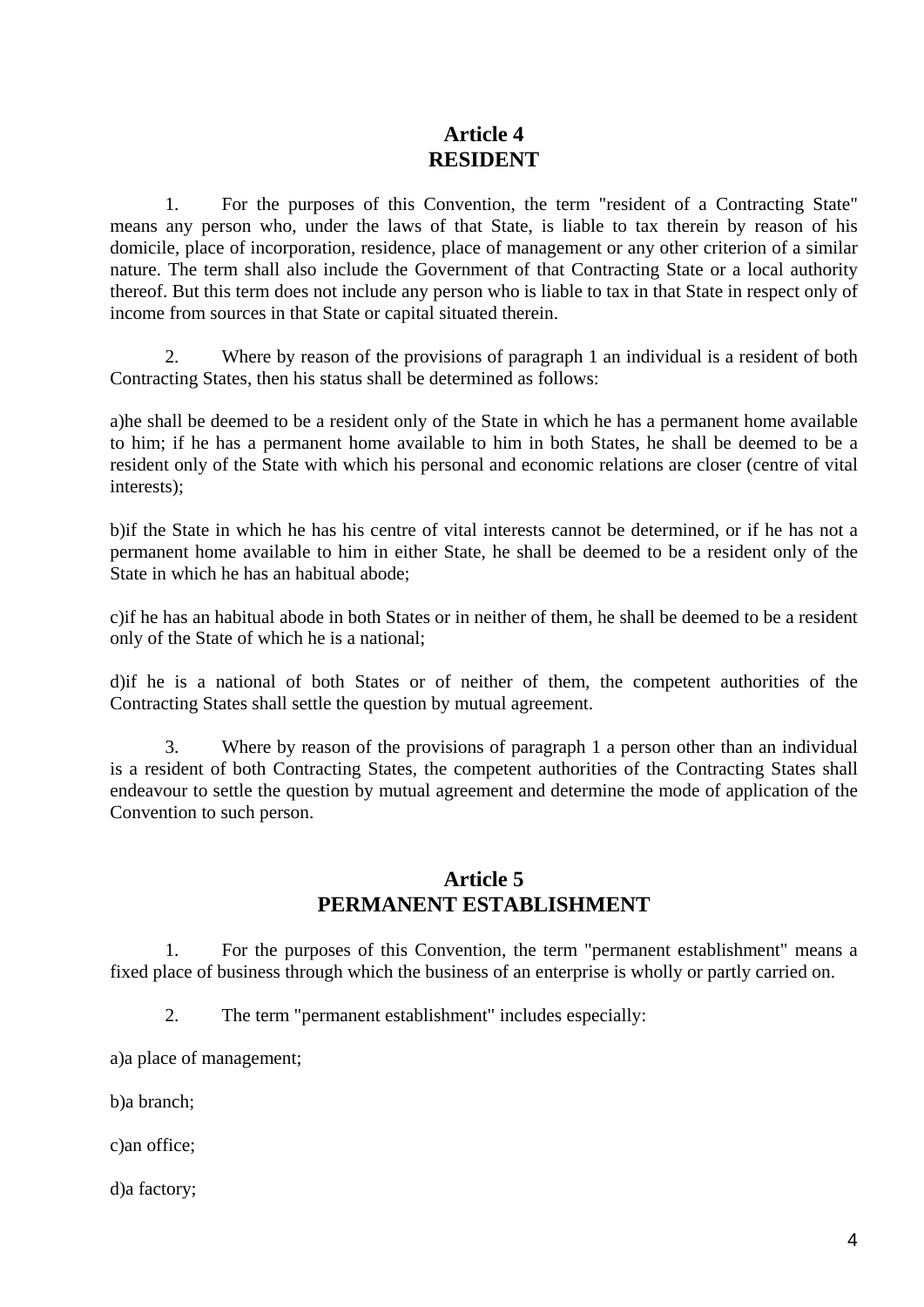e)a workshop, and

f)a mine, an oil or gas well, a quarry or any other place of exploration or extraction of natural resources.

3.a)A building site or construction or installation project or a supervisory activity connected therewith constitutes a permanent establishment only if it lasts more than nine months.

b)Activities carried on offshore in a Contracting State in connection with the exploration or exploitation of the sea bed and sub-soil and their natural resources situated in that State shall be deemed to be carried on through a permanent establishment situated in that State, if such activities are carried on for a period or periods exceeding in the aggregate 30 days in any twelve- month period.

4. Notwithstanding the preceding provisions of this Article, the term "permanent establishment" shall be deemed not to include:

a) the use of facilities solely for the purpose of storage, display or delivery of goods or merchandise belonging to the enterprise;

b)the maintenance of a stock of goods or merchandise belonging to the enterprise solely for the purpose of storage, display or delivery;

c)the maintenance of a stock of goods or merchandise belonging to the enterprise solely for the purpose of processing by another enterprise;

d)the maintenance of a fixed place of business solely for the purpose of purchasing goods or merchandise or of collecting information, for the enterprise;

e)the maintenance of a fixed place of business solely for the purpose of carrying on, for the enterprise, any other activity of a preparatory or auxiliary character;

f)the maintenance of a fixed place of business solely for any combination of activities mentioned in sub-paragraphs a) to e), provided that the overall activity of the fixed place of business resulting from this combination is of a preparatory or auxiliary character.

5. Notwithstanding the provisions of paragraphs 1 and 2, where a person - other than an agent of an independent status to whom paragraph 6 applies - is acting on behalf of an enterprise and has, and habitually exercises, in a Contracting State an authority to conclude contracts in the name of the enterprise, that enterprise shall be deemed to have a permanent establishment in that State in respect of any activities which that person undertakes for the enterprise, unless the activities of such person are limited to those mentioned in paragraph 4 which, if exercised through a fixed place of business, would not make this fixed place of business a permanent establishment under the provisions of that paragraph.

6. An enterprise shall not be deemed to have a permanent establishment in a Contracting State merely because it caries on business in that State through a broker, general commission agent or any other agent of an independent status, provided that such persons are acting in the ordinary course of their business.

7. The fact that a company which is a resident of a Contracting State controls or is controlled by a company which is a resident of the other Contracting State, or which carries on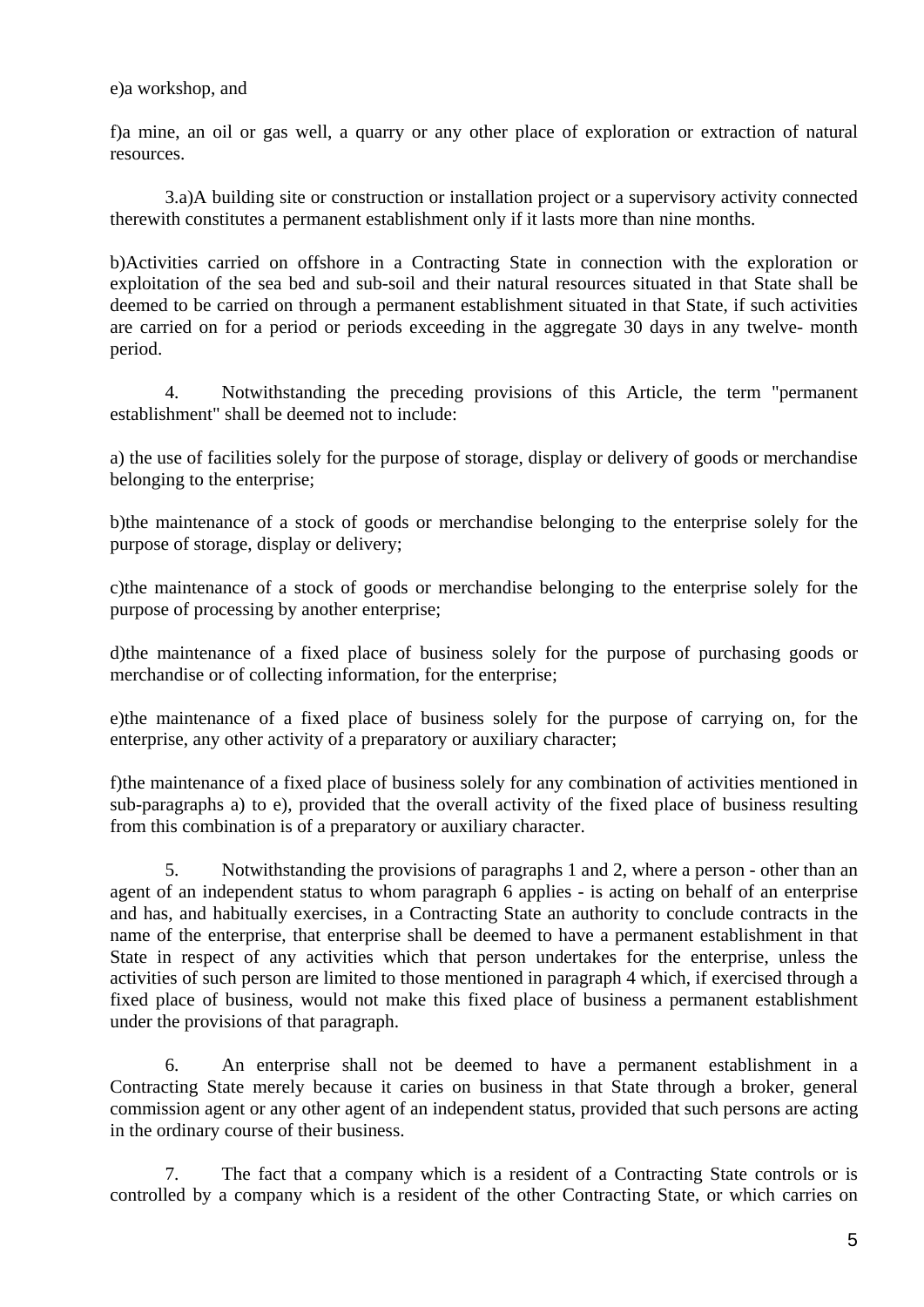business in that other State (whether through a permanent establishment or otherwise), shall not of itself constitute either company a permanent establishment of the other.

## **CHAPTER III TAXATION OF INCOME**

## **Article 6 INCOME FROM IMMOVABLE PROPERTY**

1. Income derived by a resident of a Contracting State from immovable property (including income from agriculture or forestry) situated in the other Contracting State may be taxed in that other State.

2. The term "immovable property" shall have the meaning which it has under the law of the Contracting State in which the property in question is situated. The provisions of this Convention relating to immovable property shall apply also to property accessory to immovable property, livestock and equipment used in agriculture and forestry, rights to which the provisions of general law respecting landed property apply, any option or similar right to acquire immovable property, usufruct of immovable property and rights to variable or fixed payments as consideration for the working of, or the right to work, mineral deposits, sources and other natural resources, rights to assets to be produced by the exploration or exploitation of the sea bed and sub-soil and their natural resources, including rights to interests in or to the benefit of such assets. Ships, boats and aircraft shall not be regarded as immovable property.

3. The provisions of paragraph 1 shall apply to income derived from the direct use, letting, or use in any other form of immovable property, as well as income from the alienation of immovable property.

4. Where the ownership of shares or other corporate rights in a company entitles the owner of such shares or corporate rights to the enjoyment of immovable property held by the company, the income from the direct use, letting, or use in any other form of such right to enjoyment may be taxed in the Contracting State in which the immovable property is situated.

5. The provisions of paragraphs 1, 3 and 4 shall also apply to the income from immovable property of an enterprise and to income from immovable property used for the performance of independent personal services.

# **Article 7 BUSINESS PROFITS**

1. The profits of an enterprise of a Contracting State shall be taxable only in that State unless the enterprise carries on business in the other Contracting State through a permanent establishment situated therein. If the enterprise carries on business as aforesaid, the profits of the enterprise may be taxed in the other State but only so much of them as is attributable to that permanent establishment.

2. Subject to the provisions of paragraph 3, where an enterprise of a Contracting State carries on business in the other Contracting State through a permanent establishment situated therein, there shall in each Contracting State be attributed to that permanent establishment the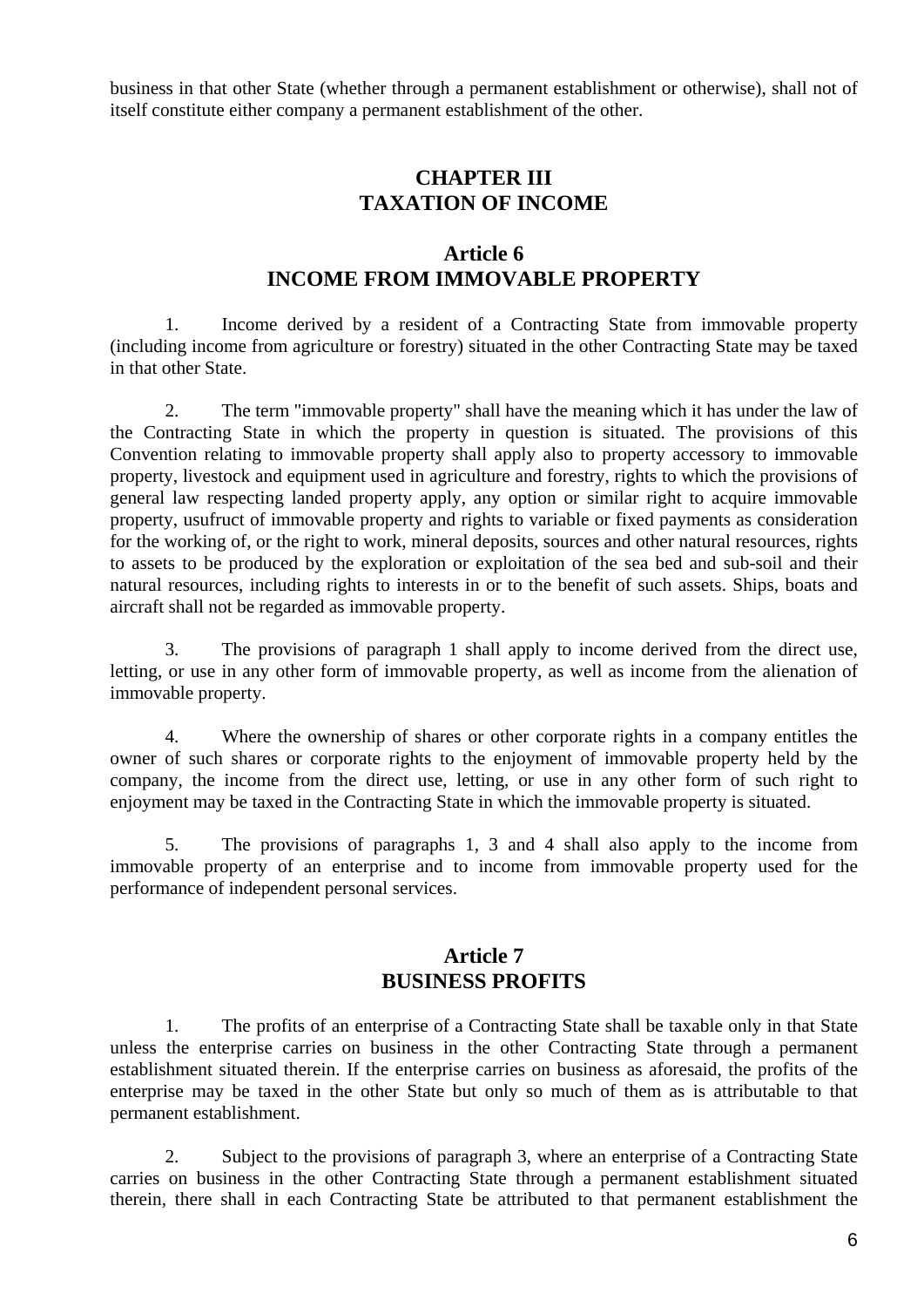profits which it might be expected to make if it were a distinct and separate enterprise engaged in the same or similar activities under the same or similar conditions and dealing wholly independently with the enterprise of which it is a permanent establishment.

3. In determining the profits of a permanent establishment, there shall be allowed as deductions expenses which are incurred for the purposes of the permanent establishment, including executive and general administrative expenses so incurred, whether in the State in which the permanent establishment is situated or elsewhere.

4. Insofar as it has been customary in a Contracting State to determine the profits to be attributed to a permanent establishment on the basis of an apportionment of the total profits of the enterprise to its various parts, nothing in paragraph 2 shall preclude that Contracting State from determining the profits to be taxed by such an apportionment as may be customary; the method of apportionment adopted shall, however, be such that the result shall be in accordance with the principles contained in this Article.

5. No profits shall be attributed to a permanent establishment by reason of the mere purchase by that permanent establishment of goods or merchandise for the enterprise.

6. For the purposes of the preceding paragraphs, the profits to be attributed to the permanent establishment shall be determined by the same method year by year unless there is good and sufficient reason to the contrary.

7. Where profits include items of income which are dealt with separately in other Articles of this Convention, then the provisions of those Articles shall not be affected by the provisions of this Article.

#### **Article 8 AIR TRANSPORT**

1. Profitsof an enterprise of a Contracting State from the operation of aircraft in international traffic shall be taxable only in that State.

2. The provisions of paragraph 1 of this Article shall also apply to profits from the participation in a pool, a joint business or an international operating agency, but only so much of it which is attributable to his participation in joint operation.

# **Article 9 ASSOCIATED ENTERPRISES**

#### 1. Where

a)an enterprise of a Contracting State participates directly or indirectly in the management, control or capital of an enterprise of the other Contracting State, or

b)the same persons participate directly or indirectly in the management, control or capital of an enterprise of a Contracting State and an enterprise of the other Contracting State,

and in either case conditions are made or imposed between the two enterprises in their commercial or financial relations which differ from those which would be made between independent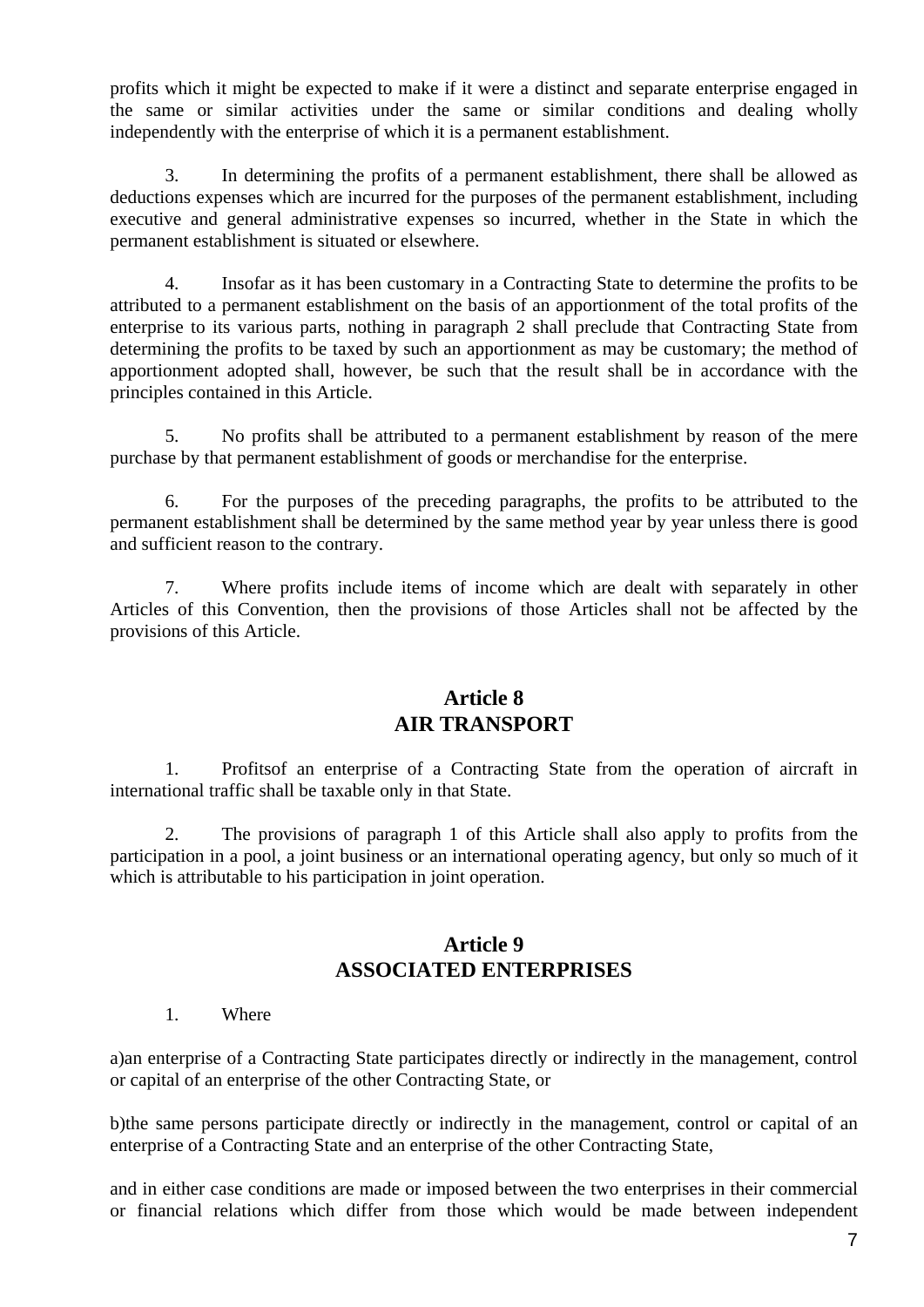enterprises, then any profits which would, but for those conditions, have accrued to one of the enterprises, but, by reason of those conditions, have not so accrued, may be included in the profits of that enterprise and taxed accordingly.

2. Where a Contracting State includes in the profits of an enterprise of that State - and taxes accordingly - profits on which an enterprise of the other Contracting State has been charged to tax in that other State and the profits so included are profits which would have accrued to the enterprise of the first-mentioned State if the conditions made between the two enterprises had been those which would have been made between independent enterprises, then that other State shall make an appropriate adjustment to the amount of the tax charged therein on those profits. In determining such adjustment, due regard shall be had to the other provisions of this Convention and the competent authorities of the Contracting States shall if necessary consult each other.

## **Article 10 DIVIDENDS**

1. Dividends paid by a company which is a resident of a Contracting State to a resident of the other Contracting State may be taxed in that other State.

2. However, such dividends may also be taxed in the Contracting State of which the company paying the dividends is a resident and according to the laws of that State, but if the beneficial owner of the dividends is a resident of the other Contracting State, the tax so charged shall not exceed:

a) 5 per cent of the gross amount of the dividends if the beneficial owner is a company (other than a partnership) which holds directly at least 25 per cent of the capital of the company paying the dividends;

b) 15 per cent of the gross amount of the dividends in all other cases.

This paragraph shall not affect the taxation of the company in respect of the profits out of which the dividends are paid.

3. The term "dividends" as used in this Article means income from shares or other rights, not being debt-claims, participating in profits, as well as income from other rights which is subjected to the same taxation treatment as income from shares by the laws of the State of which the company making the distribution is a resident.

4. The provisions of paragraphs 1 and 2 shall not apply if the beneficial owner of the dividends, being a resident of a Contracting State, carries on business in the other Contracting State of which the company paying the dividends is a resident, through a permanent establishment situated therein, or performs in that other State independent personal services from a fixed base situated therein, and the holding in respect of which the dividends are paid is effectively connected with such permanent establishment or fixed base. In such case the provisions of Article 7 (Business Profits) or Article 14 (Independent Personal Services), as the case may be, shall apply.

5. Where a company which is a resident of a Contracting State derives profits or income from the other Contracting State, that other State may not impose any tax on the dividends paid by the company, except insofar as such dividends are paid to a resident of that other State or insofar as the holding in respect of which the dividends are paid is effectively connected with a permanent establishment or a fixed base situated in that other State, nor subject the company's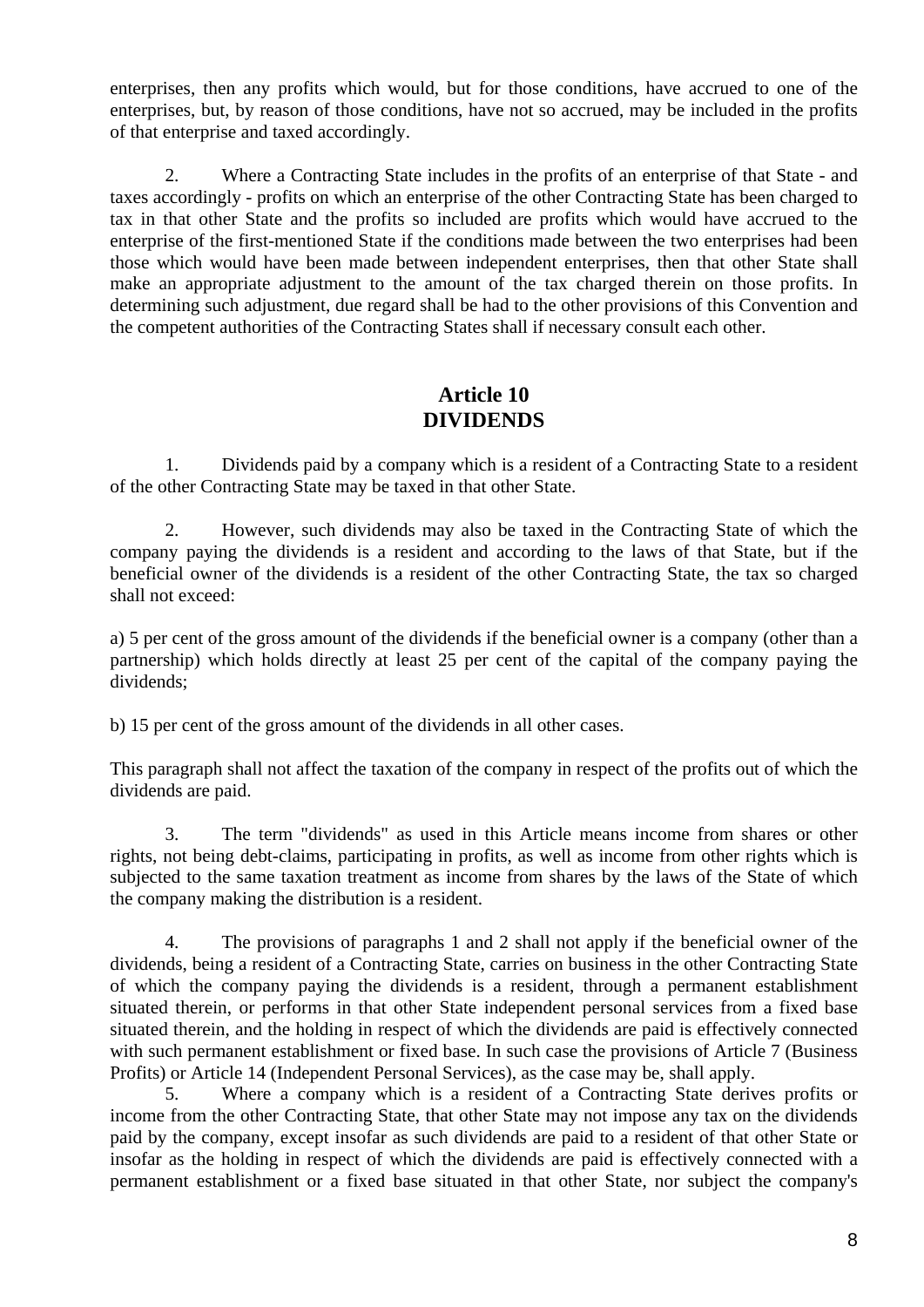undistributed profits to a tax on the company's undistributed profits, even if the dividends paid or the undistributed profits consist wholly or partly of profits or income arising in such other State.

# **Article 11 INTEREST**

1. Interest arising in a Contracting State and paid to a resident of the other Contracting State may be taxed in that other State.

2. However, such interest may also be taxed in the Contracting State in which it arises and according to the laws of that State, but if the beneficial owner of the interest is a resident of the other Contracting State, the tax so charged shall not exceed 10 per cent of the gross amount of the interest.

3. Notwithstanding the provisions of paragraph 2, interest arising in a Contracting State, derived and beneficially owned by the Government of the other Contracting State, including local authorities thereof, the Central Bank or any financial institution wholly owned by that Government, or interest derived on loans guaranteed by that Government shall be exempt from tax in the first-mentioned State.

4. The term "interest" as used in this Article means income from debt-claims of every kind, whether or not secured by mortgage, and whether or not carrying a right to participate in the debtors profits, and in particular, income from government securities and income from bonds or debentures, including premiums and prizes attaching to such securities, bonds or debentures. Penalty charges for late payment shall not be regarded as interest for the purpose of this Article.

5. The provisions of paragraphs 1, 2 and 3 shall not apply if the beneficial owner of the interest, being a resident of a Contracting State, carries on business in the other Contracting State in which the interest arises, through a permanent establishment situated therein, or performs in that other State independent personal services from a fixed base situated therein, and the debt-claim in respect of which the interest is paid is effectively connected with such permanent establishment or fixed base. In such case the provisions of Article 7 (Business Profits) or Article 14 (Independent Personal Services), as the case may be, shall apply.

6. Interest shall be deemed to arise in a Contracting State when the payer is a resident of that State. Where, however, the person paying the interest, whether he is a resident of a Contracting State or not, has in a Contracting State a permanent establishment or a fixed base in connection with which the indebtedness on which the interest is paid was incurred, and such interest is borne by such permanent establishment or fixed base, then such interest shall be deemed to arise in the State in which the permanent establishment or fixed base is situated.

7. Where, by reason of a special relationship between the payer and the beneficial owner or between both of them and some other person, the amount of the interest, having regard to the debt-claim for which it is paid, exceeds the amount which would have been agreed upon by the payer and the beneficial owner in the absence of such relationship, the provisions of this Article shall apply only to the last-mentioned amount. In such case, the excess part of the payments shall remain taxable according to the laws of each Contracting State, due regard being had to the other provisions of this Convention.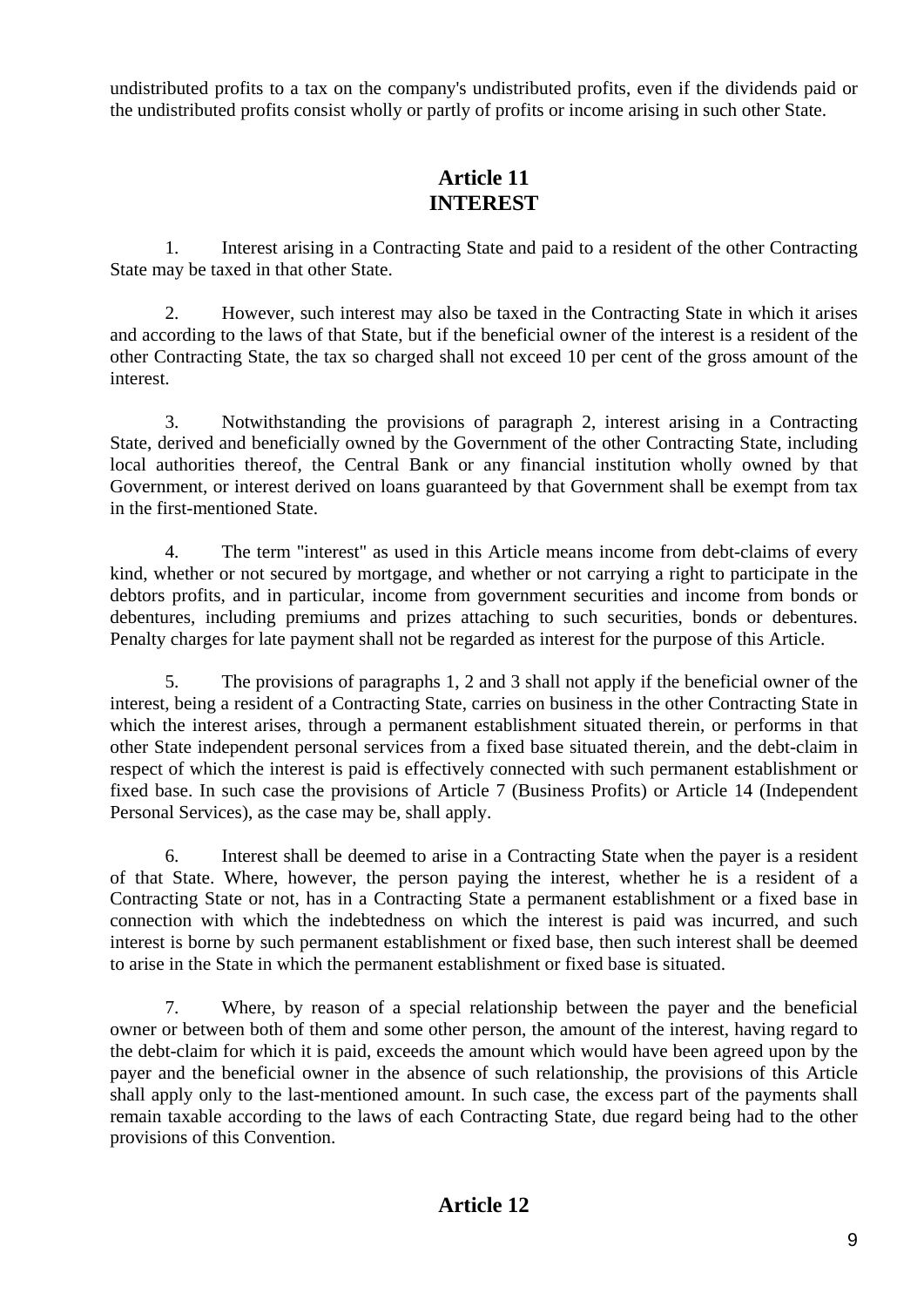#### **ROYALTIES**

1. Royalties arising in a Contracting State and paid to a resident of the other Contracting State may be taxed in that other Contracting State.

2. However, such royalties may also be taxed in the Contracting State in which they arise and according to the laws of that State, but if the beneficial owner of the royalties is a resident of the other Contracting State, the tax so charged shall not exceed 10 per cent of the gross amount of the royalties.

3. The term "royalties" as used in this Article means payments of any kind received as a consideration for the use of, or the right to use, any copyright of literary, artistic or scientific work (including cinematograph films and films or tapes for radio or television broadcasting), any patent, trade mark, design or model, plan, secret formula or process, or for the use of, or the right to use, industrial, commercial, or scientific equipment, or for information concerning industrial, commercial or scientific experience.

4. The provisions of paragraphs 1 and 2 shall not apply if the beneficial owner of the royalties, being a resident of a Contracting State, carries on business in the other Contracting State in which the royalties arise, through a permanent establishment situated therein, or performs in that other State independent personal services from a fixed base situated therein, and the right or property in respect of which the royalties are paid is effectively connected with such permanent establishment or fixed base. In such case the provisions of Article 7 (Business Profits) or Article 14 (Independent Personal Services), as the case may be, shall apply.

5. Royalties shall be deemed to arise in a Contracting State when the payer is a resident of that State. Where, however, the person paying the royalties, whether he is a resident of a Contracting State or not, has in a Contracting State a permanent establishment or a fixed base in connection with which the liability to pay the royalties was incurred, and such royalties are borne by such permanent establishment or fixed base, then such royalties shall be deemed to arise in the State in which the permanent establishment or fixed base is situated.

6. Where, by reason of a special relationship between the payer and the beneficial owner or between both of them and some other person, the amount of the royalties, having regard to the use, right or information for which they are paid, exceeds the amount which would have been agreed upon by the payer and the beneficial owner in the absence of such relationship, the provisions of this Article shall apply only to the last-mentioned amount. In such case, the excess part of the payments shall remain taxable according to the laws of each Contracting State, due regard being had to the other provisions of this Convention.

# **Article 13 CAPITAL GAINS**

1. Gains derived by a resident of a Contracting State from the alienation of immovable property referred to in Article 6 (Income from Immovable Property) and situated in the other Contracting State may be taxed in that other State.

2. Gains derived by a resident of a Contracting State from the alienation of shares in a company the assets of which consist mainly of immovable property referred to in Article 6 (Income from Immovable Property) and situated in the other Contracting State, may be taxed in that other State.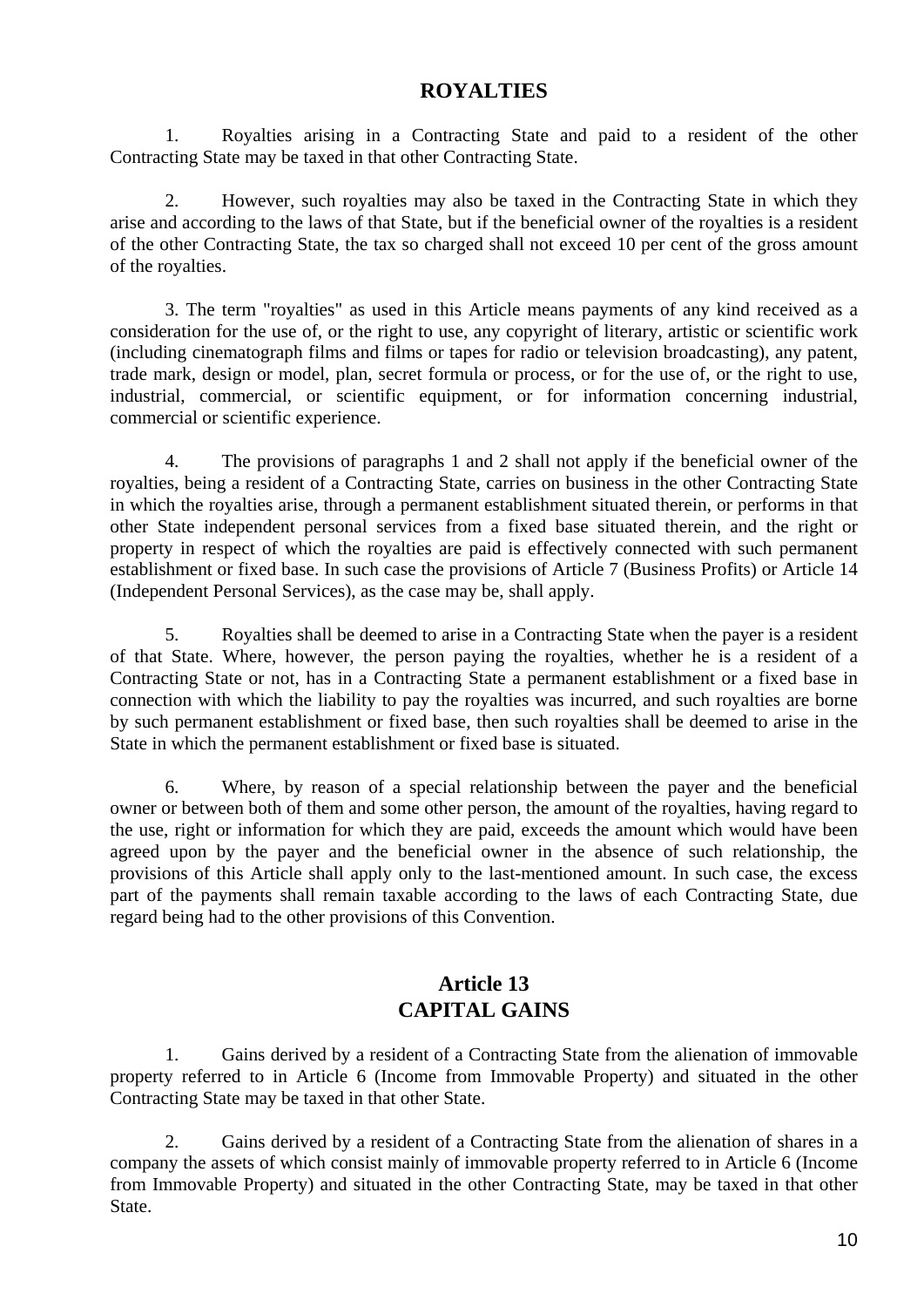3. Gains from the alienation of movable property forming part of the business property of a permanent establishment which an enterprise of a Contracting State has in the other Contracting State or of movable property pertaining to a fixed base available to a resident of a Contracting State in the other Contracting State for the purpose of performing independent personal services, including such gains from the alienation of such a permanent establishment (alone or with the whole enterprise) or of such fixed base, may be taxed in that other State.

4. Gains derived by an enterprise of a Contracting State from the alienation of aircraft operated in international traffic by that enterprise or movable property pertaining to the operation of suchaircraft, shall be taxable only in that State.

5. Gains from the alienation of any property other than that referred to in paragraphs 1, 2, 3 and 4, shall be taxable only in the Contracting State of which the alienator is a resident.

#### **Article 14 INDEPENDENT PERSONAL SERVICES**

1. Income derived by an individual who is a resident of a Contracting State in respect of professional services or other activities of an independent character shall be taxable only in that State unless he has a fixed base (fixed place regularly available to him for the purpose of performing his activities) in the other Contracting State. If he has such a fixed base, the income may be taxed in the other Contracting State but only so much of it as is attributable to that fixed base. For this purpose, where an individual who is a resident of a Contracting State stays in the other Contracting State for a period or periods exceeding in the aggregate 183 days in any twelve month period commencing or ending in the fiscal year concerned, he shall be deemed to have a fixed base regularly available to him in that other State and the income that is derived from his activities referred to above that are performed in that other State shall be attributable to that fixed base.

2. The term "professional services" includes especially independent scientific, literary, artistic, educational or teaching activities as well as the independent activities of physicians, lawyers, engineers, architects, dentists and accountants.

#### **Article 15 DEPENDENT PERSONAL SERVICES**

1. Subject to the provisions of Articles 16 (Directors' Fees), 18 (Pensions) and 19 (Government Service) salaries, wages and other similar remuneration derived by a resident of a Contracting State in respect of an employment shall be taxable only in that State unless the employment is exercised in the other Contracting State. If the employment is so exercised, such remuneration as is derived therefrom may be taxed in that other State.

2. Notwithstanding the provisions of paragraph 1, remuneration derived by a resident of a Contracting State in respect of an employment exercised in the other Contracting State shall be taxable only in the first-mentioned State if:

a)the recipient is present in the other State for a period or periods not exceeding in the aggregate 183 days in any twelve month period commencing or ending in the fiscal year concerned, and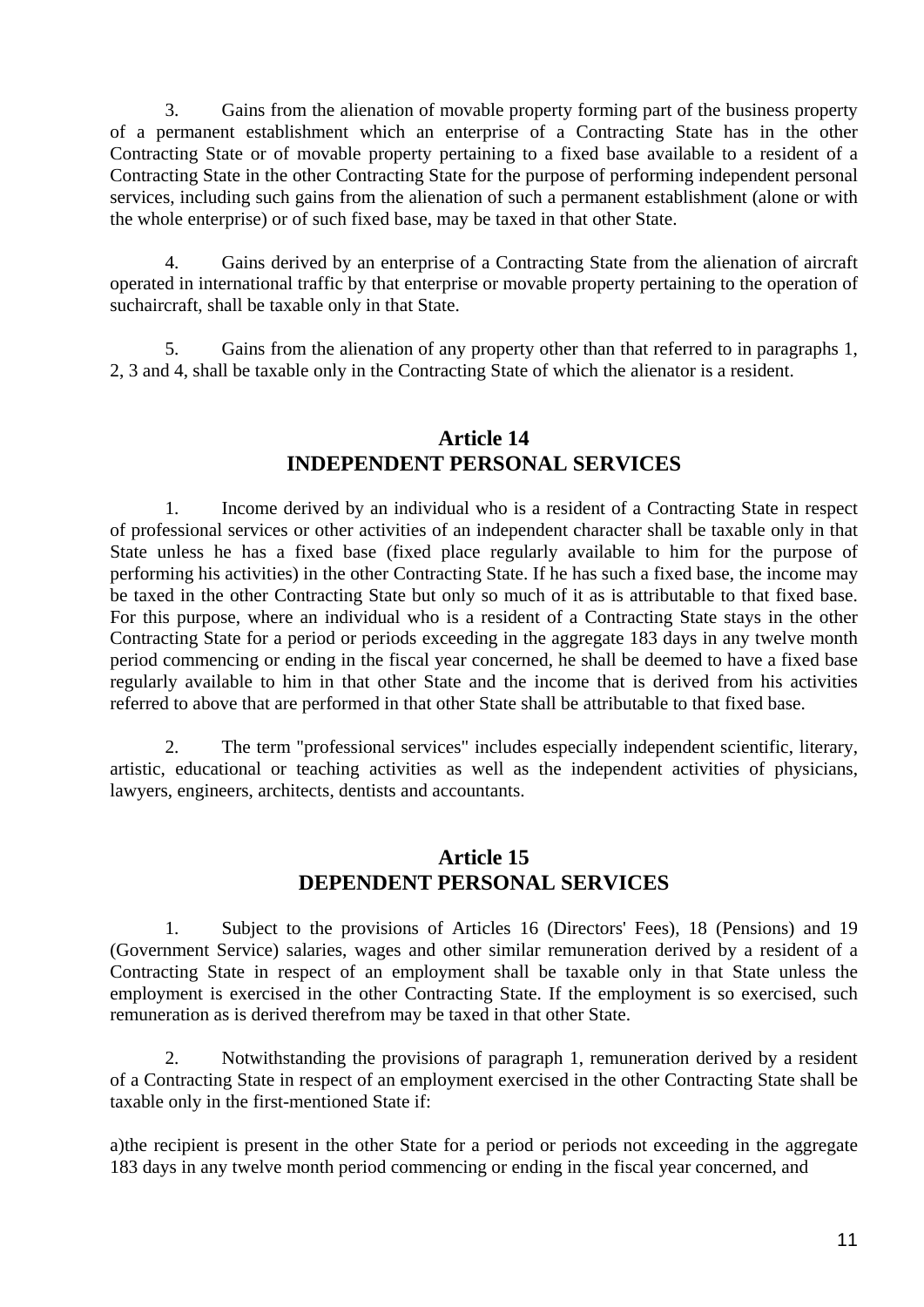b)the remuneration is paid by, or on behalf of, an employer who is not a resident of the other State, and

c)the remuneration is not borne by a permanent establishment or a fixed base which the employer has in the other State.

3. Notwithstanding the preceding provisions of this Article, remuneration derived in respect of an employment exercised aboard aircraft operated in international traffic by an enterprise of a Contracting State may be taxed in that State.

## **Article 16 DIRECTORS' FEES**

Directors' fees and other similar remuneration derived by a resident of a Contracting State in his capacity as a member of the board of directors or any other similar organ of a company which is a resident of the other Contracting State may be taxed in that other State.

## **Article 17 ENTERTAINERS AND SPORTSMEN**

1. Notwithstanding the provisions of Articles 14 (Independent Personal Services) and 15 (Dependent Personal Services), income derived by a resident of a Contracting State as an entertainer, such as a theatre, motion picture, radio or television artiste, or a musician, or as a sportsman, from his personal activities as such exercised in the other Contracting State, may be taxed in that other State.

2. Where income in respect of personal activities exercised by an entertainer or a sportsman in his capacity as such accrues not to the entertainer or sportsman himself but to another person, that income may, notwithstanding the provisions of Articles 7 (Business Profits), 14 (Independent Personal Services) and 15 (Dependent Personal Services), be taxed in the Contracting State in which the activities of the entertainer or sportsman are exercised.

3. The provisions of paragraphs 1 and 2 shall not apply to income derived from activities exercised in a Contracting State by an entertainer or a sportsman if the visit to that State is wholly or mainly supported by public funds of one or both of the Contracting States or local authorities thereof. In such case, the income derived from these activities shall be taxable only in the Contracting State of which the entertainer or sportsman is a resident.

#### **Article 18 PENSIONS**

Subject to the provisions of paragraph 2 of Article 19 (Government Service), pensions and other similar remuneration (including pensions and other similar payments made under the social security legislation)paid to a resident of a Contracting State in consideration of past employment shall be taxable only in that State.

#### **Article 19**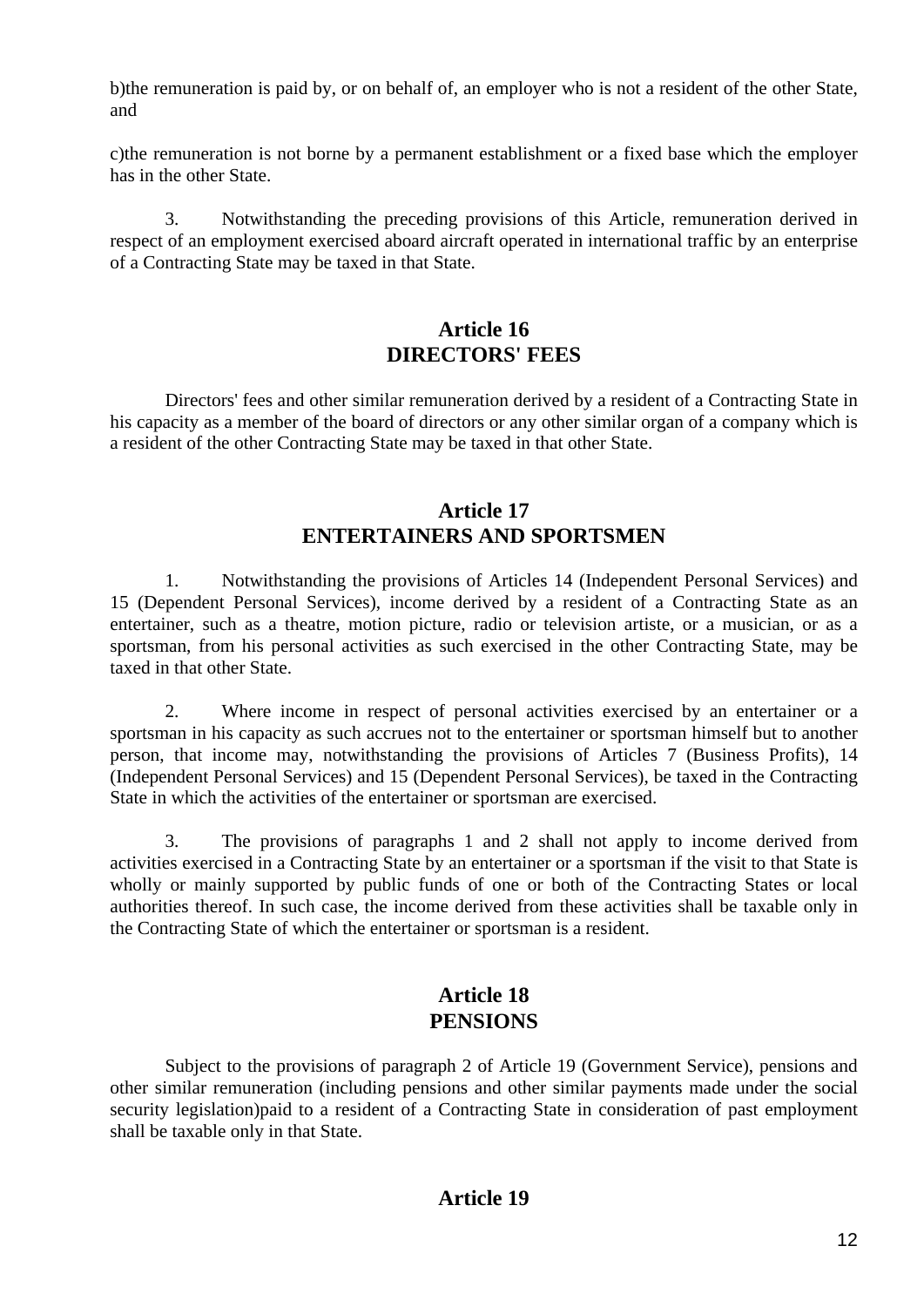#### **GOVERNMENT SERVICE**

1. a) Salaries, wages and other similar remuneration, other than a pension, paid by a Contracting State or a local authority thereof to an individual in respect of services rendered to that State or authority shall be taxable only in that State.

b) However, such salaries, wages and other similar remuneration shall be taxable only in the other Contracting State if the services are rendered in that State and the individual is a resident of that State who:

(i) is a national of that State; or

(ii)did not become a resident of that State solelyfor the purpose of rendering the services.

2. a) Any pension paid by, or out of funds created by, a Contracting State or a local authority thereof to an individual in respect of services rendered to that State or authority shall be taxable only in that State.

b) However, such pension shall be taxable only in the other Contracting State if the individual is a resident of, and a national of, that State.

3. The provisions of Articles 15 (Dependent Personal Services), 16 (Directors' Fees)and 18 (Pensions) shall apply to salaries, wages and other similar remuneration and to pensions, in respect of services rendered in connection with a business carried on by a Contracting State or a local authority thereof.

#### **Article 20 STUDENTS**

Payments which a student, an apprentice or a trainee who is or was immediately before visiting a Contracting State a resident of the other Contracting State and who is present in the firstmentioned State solely for the purpose of his education or training receives for the purpose of his maintenance, education or training shall not be taxed in that State, provided that such payments arise from sources outside that State.

#### **Article 21 OTHER INCOME**

1. Items of income of a resident of a Contracting State, wherever arising, not dealt with in the foregoing Articles of this Convention shall be taxable only in that State.

2. The provisions of paragraph 1 shall not apply to income, other than income from immovable property as defined in paragraph 2 of Article 6 (Income from Immovable Property), if the recipient of such income, being a resident of a Contracting State, carries on business in the other Contracting State through a permanent establishment situated therein, or performs in that other State independent personal services from a fixed base situated therein, and the right or property in respect of which the income is paid is effectively connected with such permanent establishment or fixed base. In such case the provisions of Article 7 (Business Profits) or Article 14 (Independent Personal Services), as the case may be, shall apply.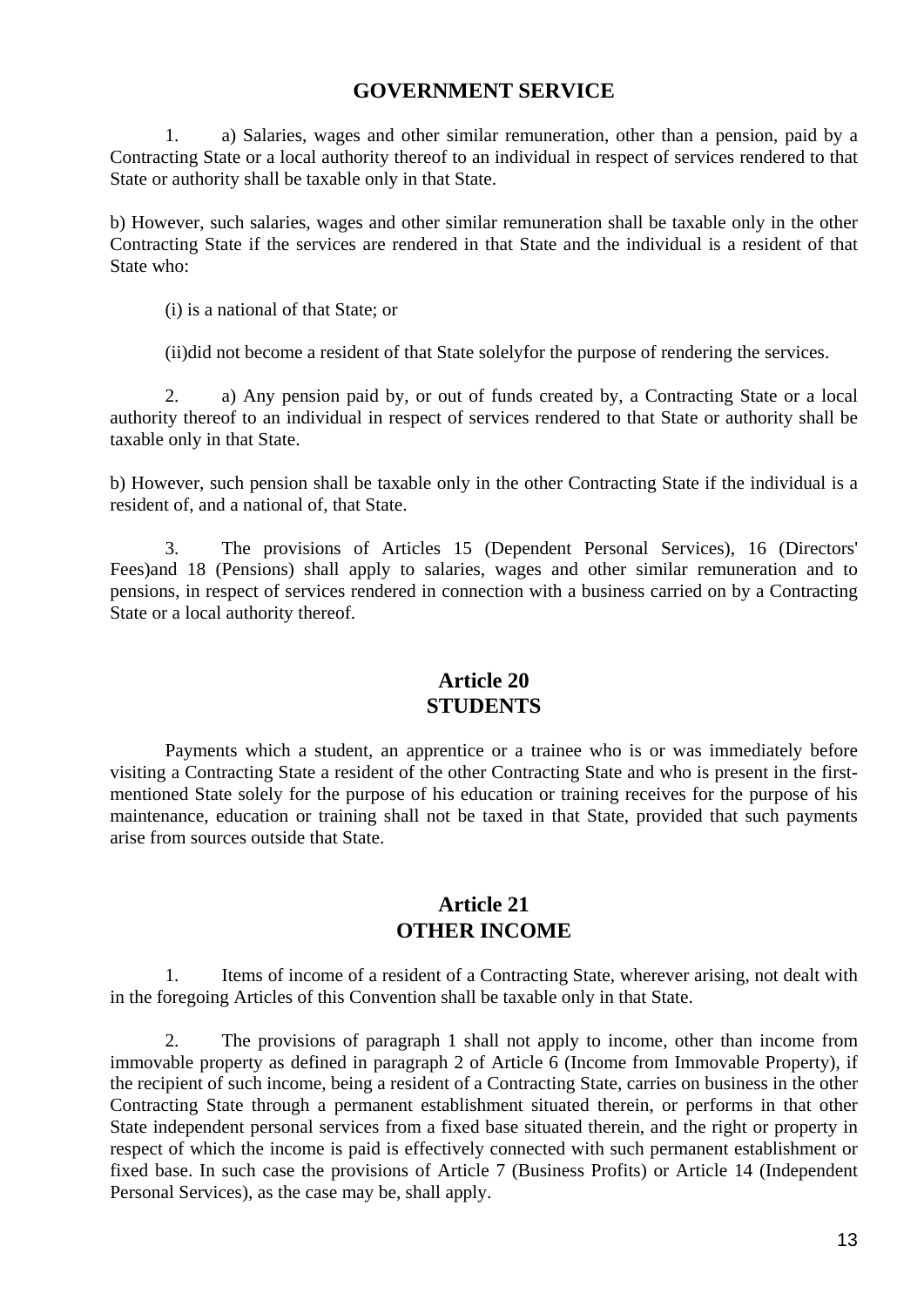# **CHAPTER IV TAXATION OF CAPITAL**

# **Article 22 CAPITAL**

1. Capital represented by immovable property referred to in Article 6 (Income From Immovable Property), owned by a resident of a Contracting State and situated in the other Contracting State may be taxed in that other State.

2. Capital represented by movable property forming part of the business property of a permanent establishment which an enterprise of a Contracting State has in the other Contracting State or by movable property pertaining to a fixed base available to a resident of a Contracting State in the other Contracting State for the purpose of performing independent personal services, may be taxed in that other State.

3. Capital represented by aircraft operated in international traffic by an enterprise of a Contracting State, and by movable property pertaining to the operation of such aircraft, shall be taxable only in that Contracting State.

4. All other elements of capital of a resident of a Contracting State shall be taxable only in that State.

# **CHAPTER V METHODS FOR ELIMINATION OF DOUBLE TAXATION**

#### **Article 23 ELIMINATION OF DOUBLE TAXATION**

1. In the case of Armenia, double taxation shall be eliminated as follows:

a) Where a resident of Armenia derives income or owns capital which, in accordance with the provisions of this Convention, may be taxed in Latvia, Armenia shall allow:

(i) as a deduction from the tax on the income of that resident, an amount equal to the income tax paid in Latvia;

(ii)as a deduction from the tax on the capital of that resident, an amount equal to the capital tax paid in Latvia.

Such deduction shall not, however, exceed that part of the income tax or capital tax, as computed before the deduction is given, which is attributable, as the case may be, to the income or the capital which would be taxed in Latvia;

b) Where in accordance with any provision of this Convention, income derived or capital owned by a resident of Armenia is exempt from tax in Armenia, Armenia may nevertheless, in calculating the amount of tax on the remaining income or capital of such resident, take into account the exempted income or capital.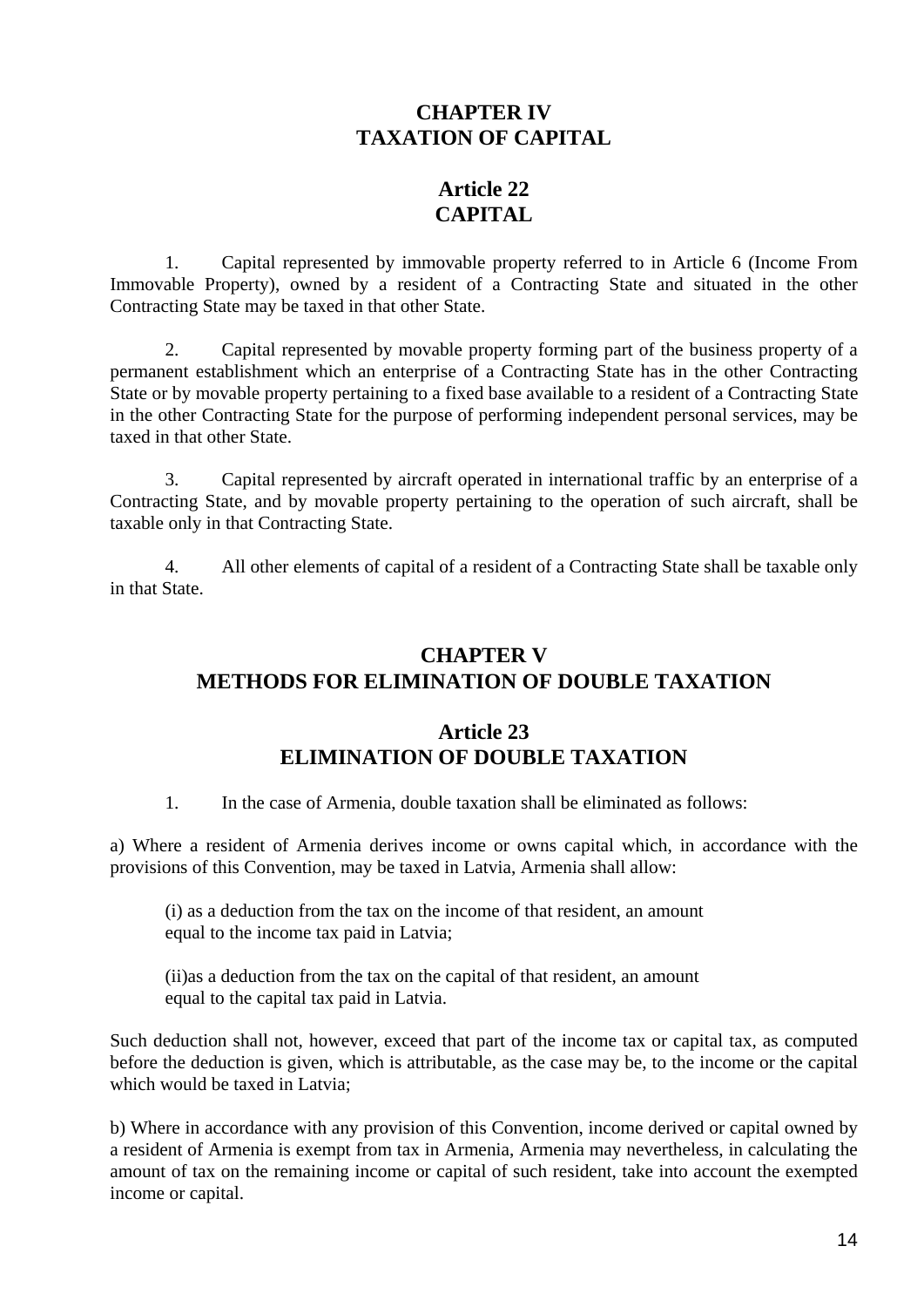2. In the case of Latvia, double taxation shall be eliminated as follows:

a) Where a resident of Latvia derives income or owns capital which, in accordance with this Convention, may be taxed in Armenia, unless a more favourable treatment is provided in its domestic law, Latvia shall allow:

(i) as a deduction from the tax on the income of that resident, an amount equal to the income tax paid thereon in Armenia;

(ii)as a deduction from the tax on the capital of that resident, an amount equal to the capital tax paid thereon in Armenia.

Such deduction in either case shall not, however, exceed that part of the income or capital tax in Latvia, as computed before the deduction is given, which is attributable, as the case may be, to the income or the capital which may be taxed in Armenia.

b) For the purposes of subparagraph a) of this paragraph, where a company that is a resident of Latvia receives a dividend from a company that is a resident of Armenia in which it owns at least 10 per cent of its shares having full voting rights, the tax paid in Armenia shall include not only the tax paid on dividend, but also the appropriate portion of the tax paid on the underlying profits of the company out of which the dividend was paid.

# **CHAPTER VI SPECIAL PROVISIONS**

# **Article 24 NON-DISCRIMINATION**

1. Nationals of a Contracting State shall not be subjected in the other Contracting State to any taxation or any requirement connected therewith, which is other or more burdensome than the taxation and connected requirements to which nationals of that other State in the same circumstances, in particular with respect to residence, are or may be subjected. This provision shall, notwithstanding the provisions of Article 1 (Scope of the Convention), also apply to persons who are not residents of one or both of the Contracting States.

2. Stateless persons who are residents of a Contracting State shall not be subjected in either Contracting State to any taxation or any requirement connected therewith, which is other or more burdensome than the taxation and connected requirements to which nationals of the State concerned in the same circumstances, in particular with respect to residence, are or may be subjected.

3. The taxation on a permanent establishment which an enterprise of a Contracting State has in the other Contracting State shall not be less favourably levied in that other State than the taxation levied on enterprises of that other State carrying on the same activities. This provision shall not be construed as obliging a Contracting State to grant to residents of the other Contracting State any personal allowances, reliefs and reductions for taxation purposes on account of civil status or family responsibilities which it grants to its own residents.

4. Except where the provisions of paragraph 1 of Article 9 (Associated Enterprises), paragraph 7 of Article 11 (Interest), or paragraph 6 of Article 12 (Royalties), apply, interest, royalties and other disbursements paid by an enterprise of a Contracting State to a resident of the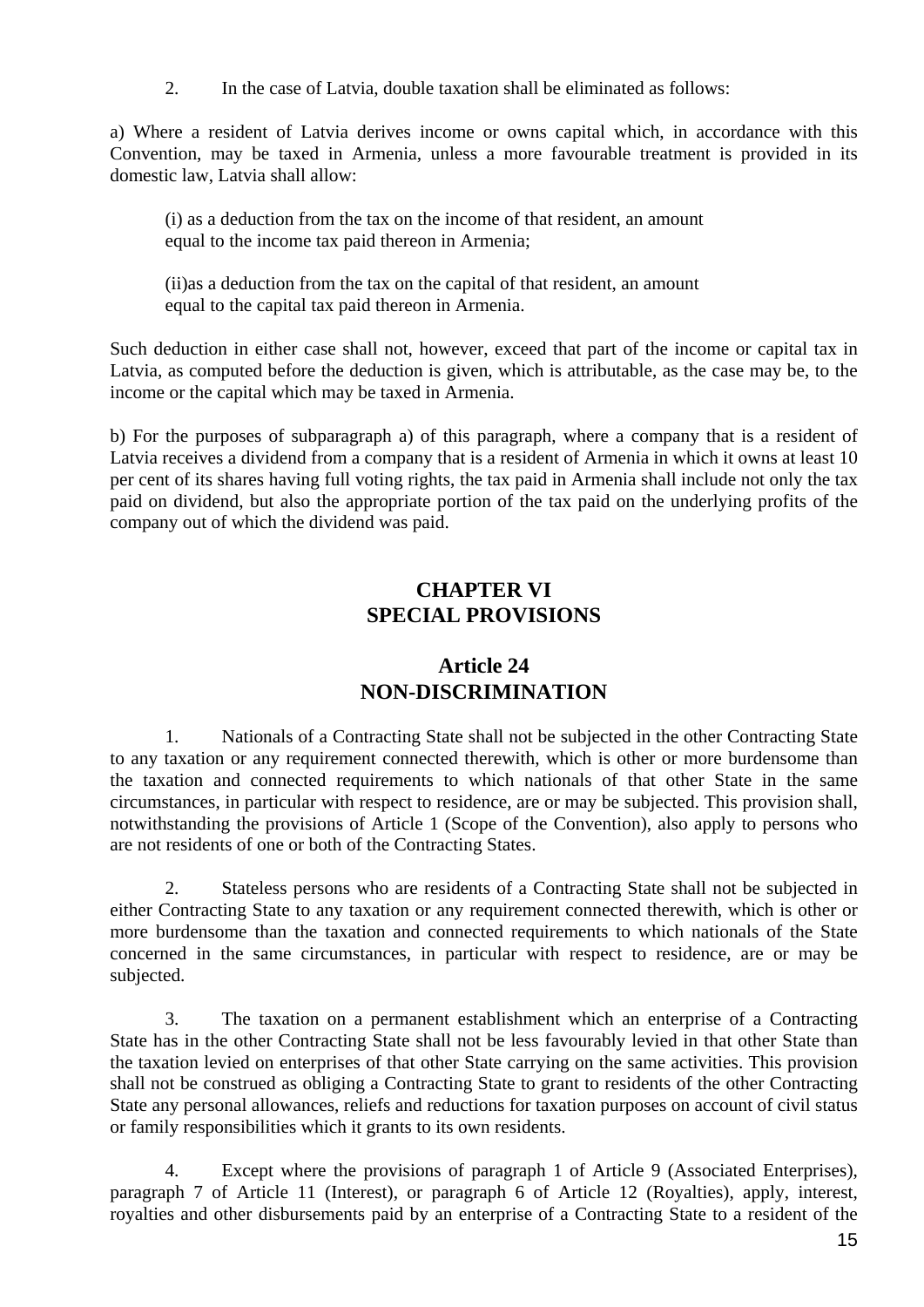other Contracting State shall, for the purpose of determining the taxable profits of such enterprise, be deductible under the same conditions as if they had been paid to a resident of the first-mentioned State. Similarly, any debts of an enterprise of a Contracting State to a resident of the other Contracting State shall, for the purpose of determining the taxable capital of such enterprise, be deductible under the same conditions as if they had been contracted to a resident of the firstmentioned State.

5. Enterprises of a Contracting State, the capital of which is wholly or partly owned or controlled, directly or indirectly, by one or more residents of the other Contracting State, shall not be subjected in the first-mentioned State to any taxation or any requirement connected therewith which is other or more burdensome than the taxation and connected requirements to which other similar enterprises of the first-mentioned State are or may be subjected.

6. The provisions of this Article shall, notwithstanding the provisions of Article 2 (Taxes Covered), apply to taxes of every kind and description.

## **Article 25 MUTUAL AGREEMENT PROCEDURE**

1. Where a person considers that the actions of one or both of the Contracting States result or will result for him in taxation not in accordance with the provisions of this Convention, he may, irrespective of the remedies provided by the domestic law of those States, present his case to the competent authority of the Contracting State of which he is a resident or, if his case comes under paragraph 1 of Article 24 (Non - discrimination), to that of the Contracting State of which he is a national. The case must be presented within three years from the first notification of the action resulting in taxation not in accordance with the provisions of the Convention.

2. The competent authority shall endeavour, if the objection appears to it to be justified and if it is not itself able to arrive at a satisfactory solution, to resolve the case by mutual agreement with the competent authority of the other Contracting State, with a view to the avoidance of taxation which is not in accordance with the Convention. Any agreement reached shall be implemented notwithstanding any time limits in the domestic law of the Contracting States.

3. The competent authorities of the Contracting States shall endeavour to resolve by mutual agreement any difficulties or doubts arising as to the interpretation or application of the Convention. They may also consult together for the elimination of double taxation in cases not provided for in the Convention.

4. The competent authorities of the Contracting States may communicate with each other directly for the purpose of reaching an agreement in the sense of the preceding paragraphs.

# **Article 26 EXCHANGE OF INFORMATION**

1. The competent authorities of the Contracting States shall exchange such information as is necessary for carrying out the provisions of this Convention or of the domestic laws of the Contracting States concerning taxes covered by the Convention insofar as the taxation thereunder is not contrary to the Convention. The exchange of information is not restricted by Article 1 (Scope of the Convention). Any information received by a Contracting State shall be treated as secret in the same manner as information obtained under the domestic laws of that State and shall be disclosed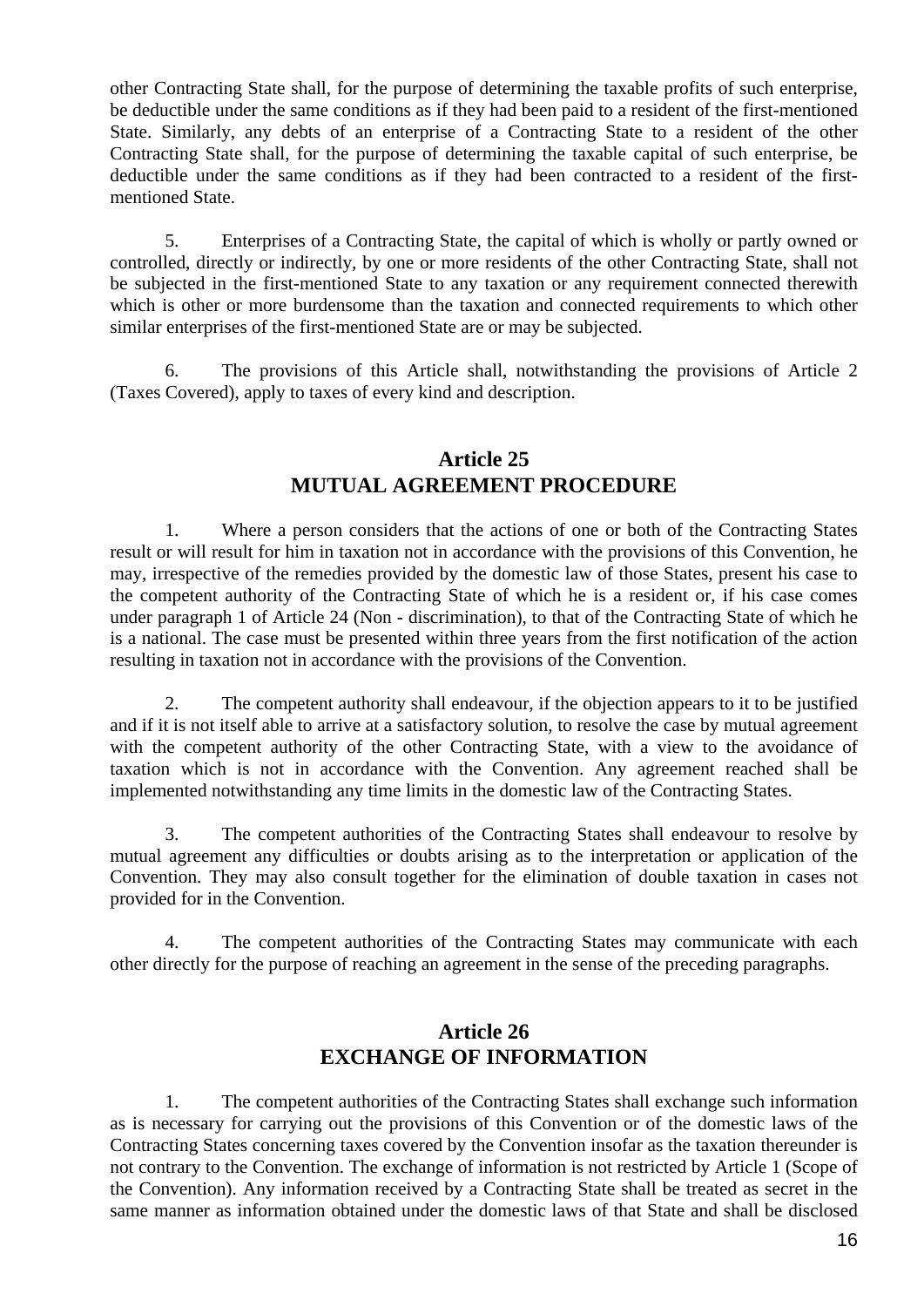only to persons or authorities (including courts and administrative bodies) concerned with the assessment or collection of, the enforcement or prosecution in respect of, or the determination of appeals in relation to, the taxes covered by the Convention. Such persons or authorities shall use the information only for such purposes. They may disclose the information in public court proceedings or in judicial decisions.

2. In no case shall the provisions of paragraph 1 be construed so as to impose on a Contracting State the obligation:

a) to carry out administrative measures at variance with the laws and administrative practice of that or of the other Contracting State;

b)to supply information which is not obtainable under the laws or in the normal course of the administration of that or of the other Contracting State;

c)to supply information which would disclose any trade, business, industrial, commercial or professional secret or trade process, or information, the disclosure of which would be contrary to public policy (ordre public).

3. The competent authorities of the Contracting States may conclude an additional agreement in order to establish necessary procedure for the implementation of the provisions of this Article.

# **Article 27 MEMBERS OF DIPLOMATIC MISSIONS AND CONSULAR POSTS**

Nothing in this Convention shall affect the fiscal privileges of members of diplomatic missions or consular posts under the general rules of international law or under the provisions of special agreements.

# **CHAPTER VII FINAL PROVISIONS**

# **Article 28 ENTRY INTO FORCE**

1. The Contracting States shall notify each other when the constitutional requirements for the entry into force of this Convention have been complied with.

2. The Convention shall enter into force on the date of the later of the notifications referred to in paragraph 1 and its provisions shall have effect in both Contracting States:

a)in respect of taxes withheld at source, on income derived on or after the first day of January in the calendar year next following the year in which the Convention enters into force;

b)in respect of other taxes on income, and taxes on capital, for taxes chargeable for any fiscal year beginning on or after the first day of January in the calendar year next following the year in which the Convention enters into force.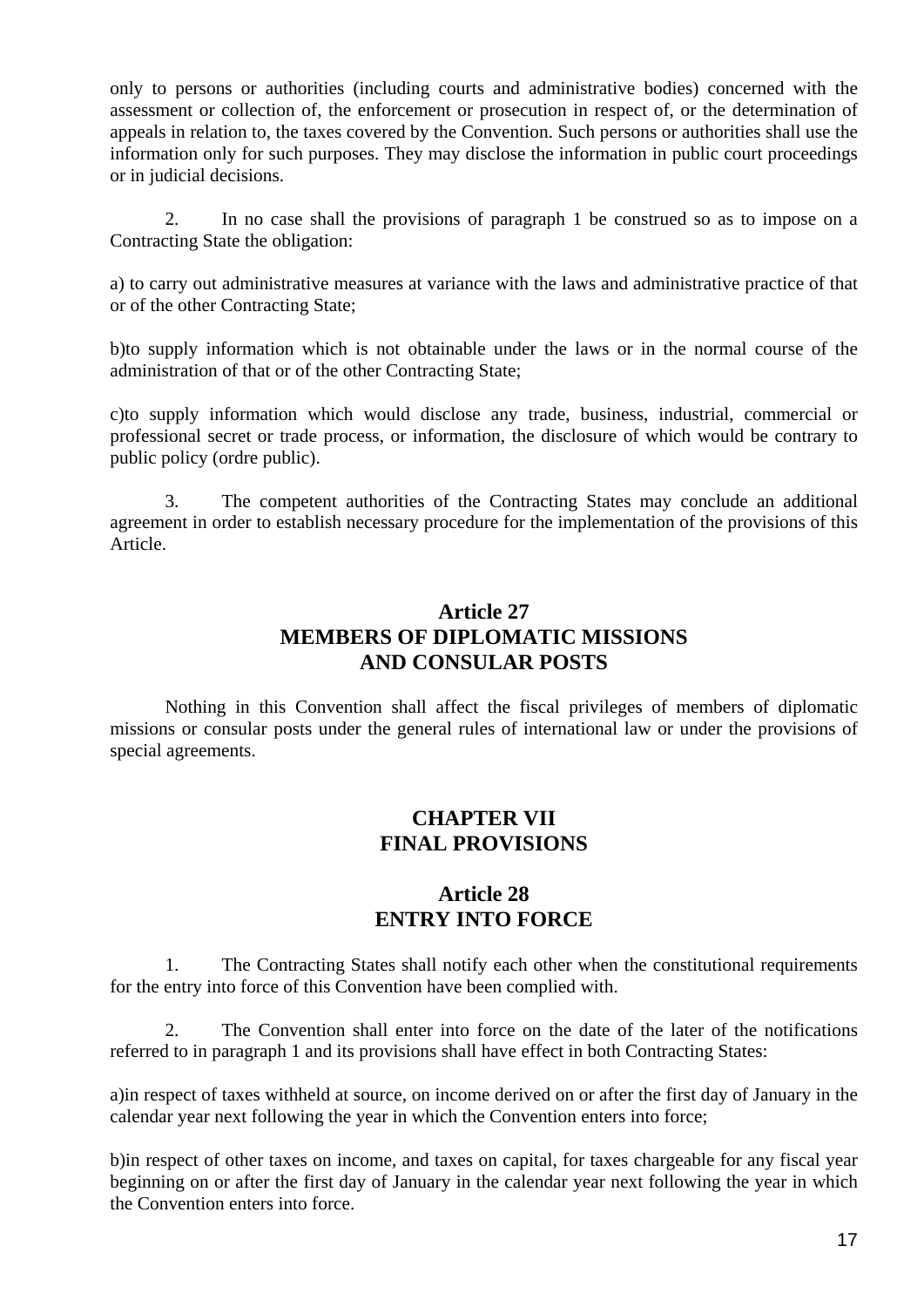#### **Article 29 TERMINATION**

This Convention shall remain in force until terminated by a Contracting State. Either Contracting State may terminate the Convention through diplomatic channel, by giving written notice of termination at least six months before the end of any calendar year beginning after the expiration of a period of three years from the date on which the Convention enters into force. In such event, the Convention shall cease to have effect in both Contracting States:

a)in respect of taxes withheld at source, on income derived on or after the first day of January in the calendar year next following the year in which the notice is given;

b)in respect of other taxes on income, and taxes on capital for taxes chargeable for any fiscal year beginning on or after the first day of January in the calendar year next following the year in which the notice is given.

In witness whereof the undersigned, being duly authorised thereto, have signed this Convention.

Done in duplicate at *Riga* this *15-*th day of *March 2000*, in the Armenian, Latvian and English languages, all three texts being equally authentic. In the case of divergence of interpretation the English text shall prevail.

**For the Republic of Armenia** 

**For the Republic of Latvia** 

# **PROTOCOL**

 At the signing of the Convention between the Republic of Armenia and the Republic of Latvia for the avoidance of double taxation and the prevention of fiscal evasion with respect to taxes on income and on capital the undersigned have agreed upon the following provisions which form integral part of the Convention:

1. With reference to paragraph 3 of Article 4 (Resident)